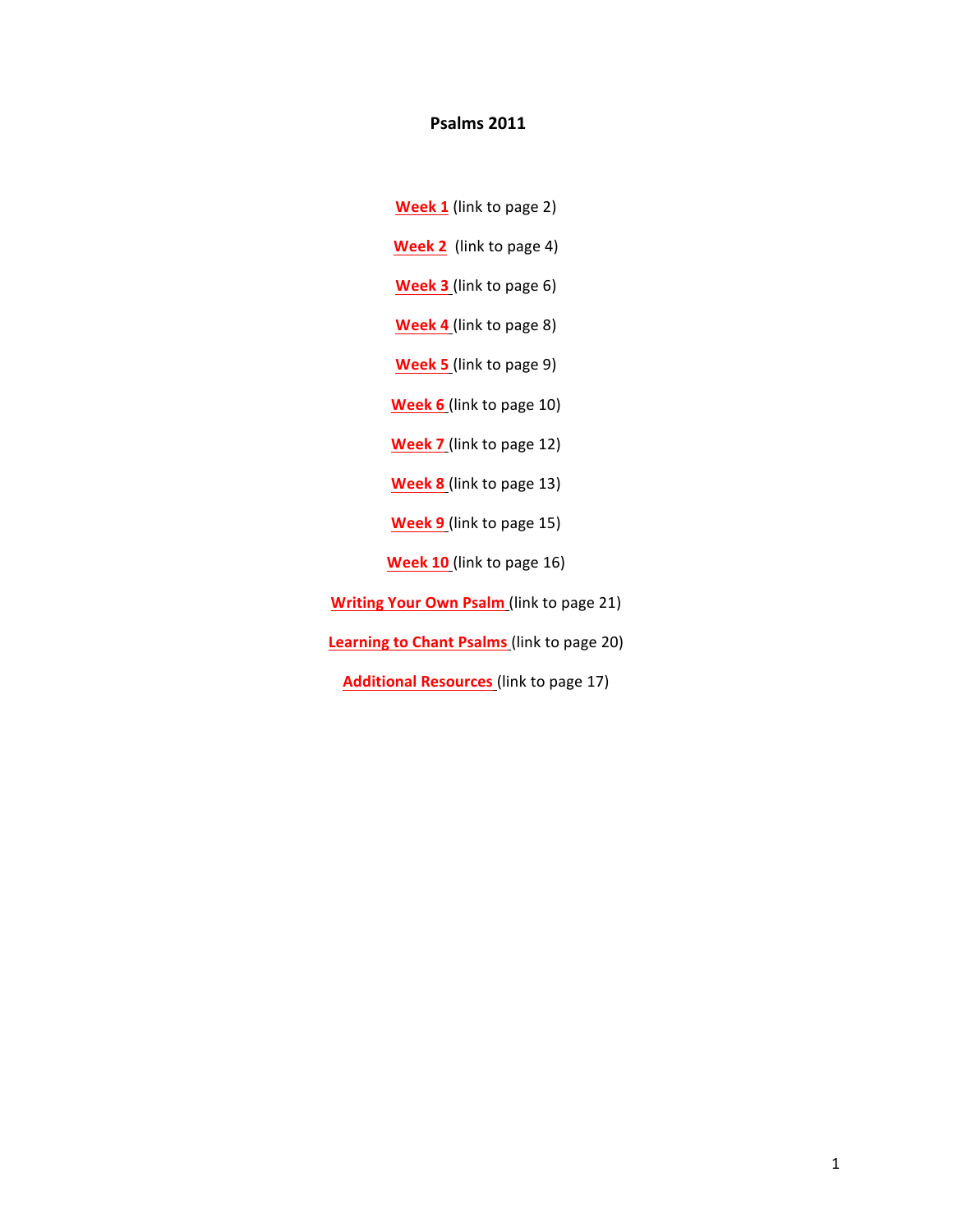# **Week 1 – Getting the Most out of the Psalms (p. 5-9)**

### **Introduction**

Before diving into the Psalms, we're going to take some time this week to orient ourselves, and get to know one another as a group. This will be beneficial in getting the most out of our time together over the coming weeks.

-Take a minute for each member of the group to introduce him/herself.

-Read Peterson, pages 5-7.

-Respond to the following questions:

-How might the poetry of the Psalms helpful for our relationship with God?

*-How might we use the Psalms to strengthen our prayer life?* 

-Read the "Suggestions for Members of a Group Study" on pages 8-9.

# **Group Covenant**

This year, we would like each group to form a "Group Covenant" with one another. It is our hope that during the course of this bible study, your group will commit to fulfilling an agreed upon set of expectations. This will help ensure that everyone in your group is on the same page, and committed to making this bible study the best possible experience it can be.

Your Group Covenant can be in writing or verbal. Here are some sample issues you may want to address with your covenant:

-What time will you meet, and where?

*-The Psalms study lasts for ten weeks. How many times is it reasonable to expect a group member to attend?*

*-Will the members of your group do any reading before they meet? If so, what is everyone expected to read?*

-What are common goals for your time together? What can you do to make sure those goals are *met?*

Additionally, you may want group members to answer the following True/False questions:

-*I want music incorporated into the study before or after the discussion*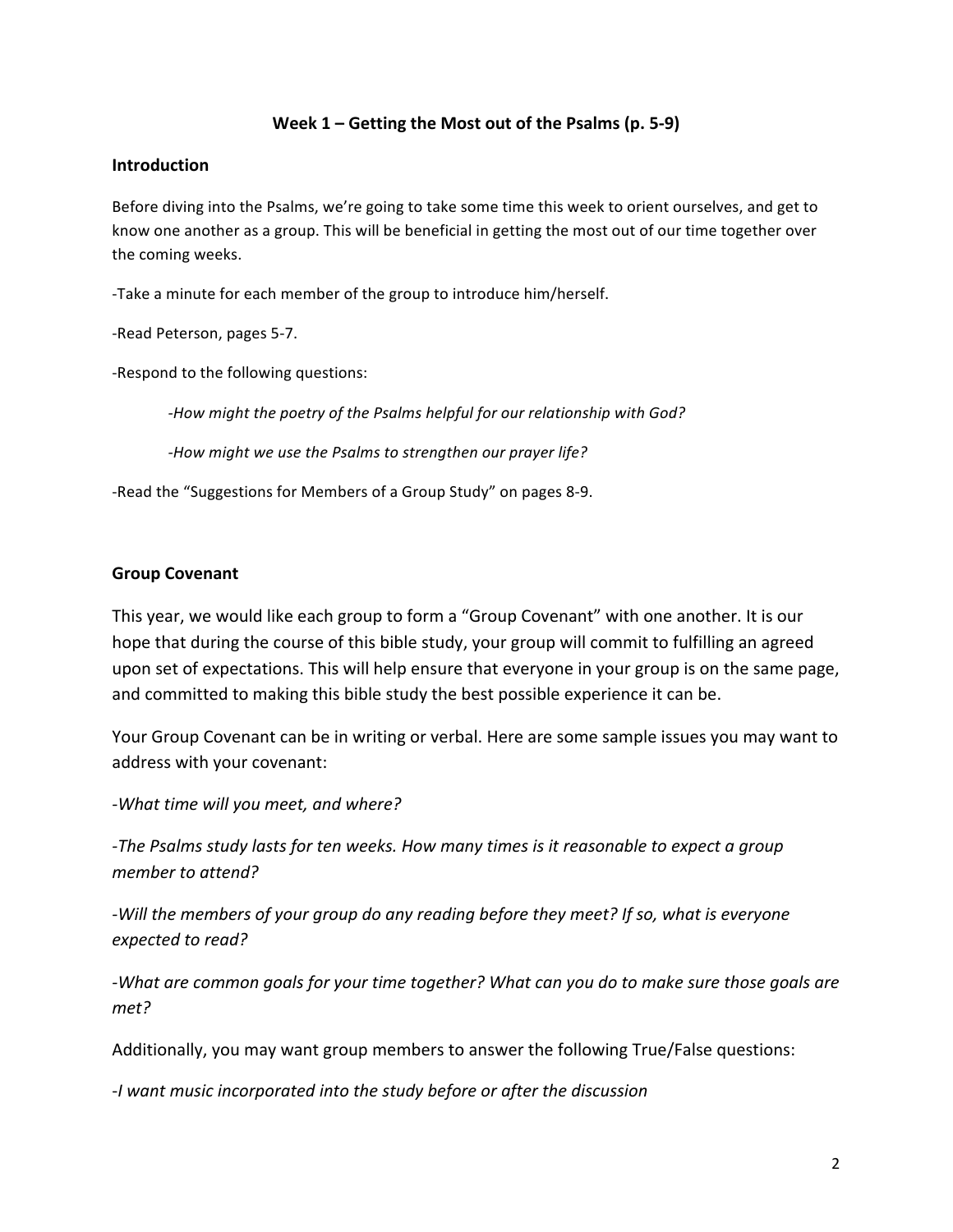- *-I want art incorporated into the study*
- *-I want to bring food or drinks to this study*
- *-I want to be called upon directly to answer questions*
- *-I want to take turns leading the study*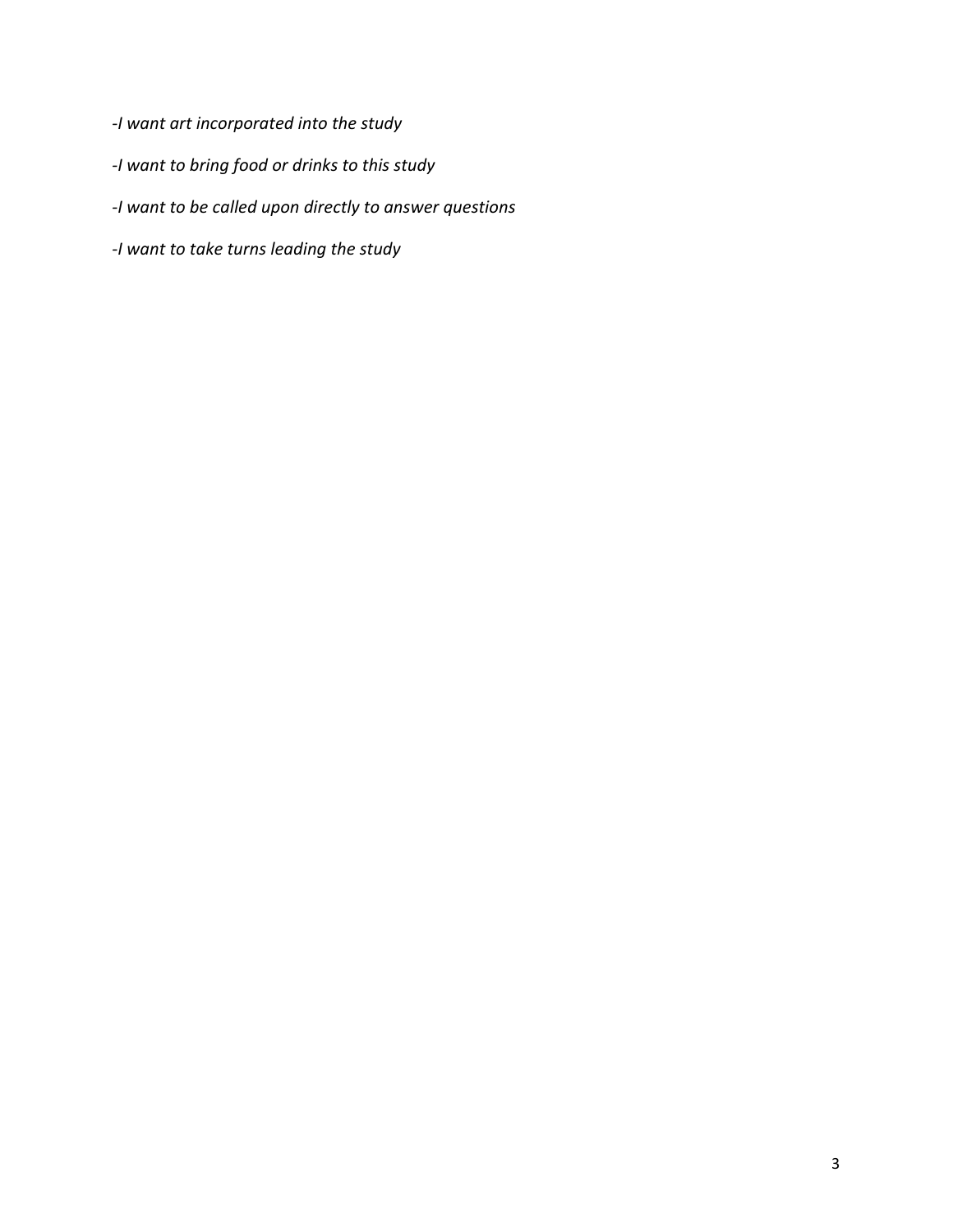### **Week 2 – Psalm 1**

### *Additional Questions*

#### *Questions for the Text*

-Why does the author use the word "delight" in verse two?

-How are we to understand the phrase "whatever they do prospers" in verse three? Does this mean that Christians will always get their way?

### *Questions for Our Lives*

-How do we love and share Christ with the scoffers and mockers in our lives, without becoming too influenced by them?

-What ways does our culture make it hard to cultivate a meditative mindset?

### *Now or Later*

Peterson suggests using Psalm 119 in prayer and devotion this week, to help form a meditative mindset. Consider meditating on the following passages during quiet time, or throughout the day during the upcoming week:

- Day  $1 -$  Verse  $1-24$
- Day 2 Verse 25-48
- Day 3 – Verse 49–80
- Day 4 Verse 81-104
- Day 5 – Verse 105–128
- Day 6 – Verse 129–152
- Day 7 – Verse 153–176

#### *Music*

Psalm 1 Acapella - http://www.youtube.com/watch?v=JsQF8VIJPFM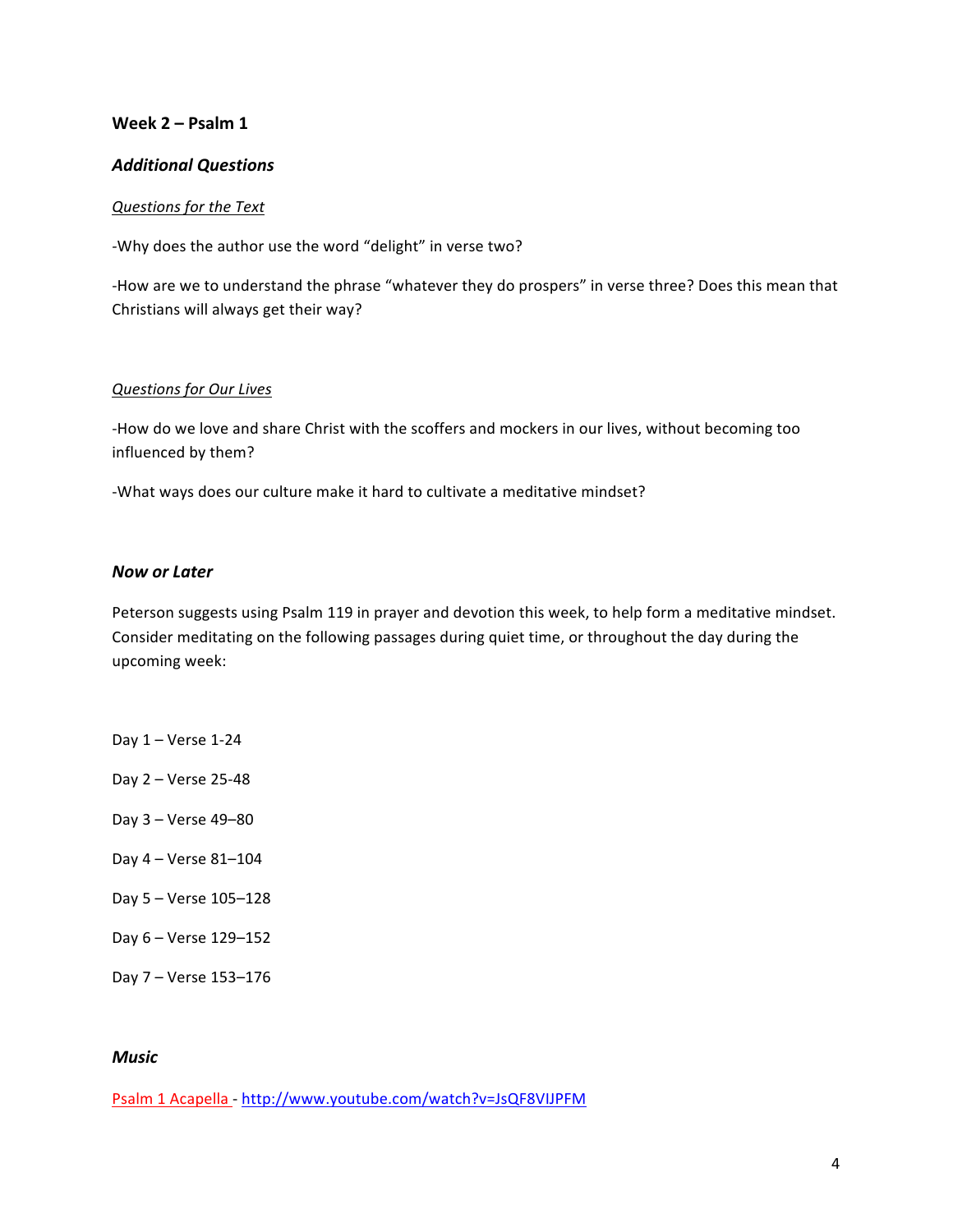Brian Moss - Joy Will Come to You

http://prayerbookproject.blogs.com/Prayerbook\_1/Joy\_Will\_Come\_To\_You.mp3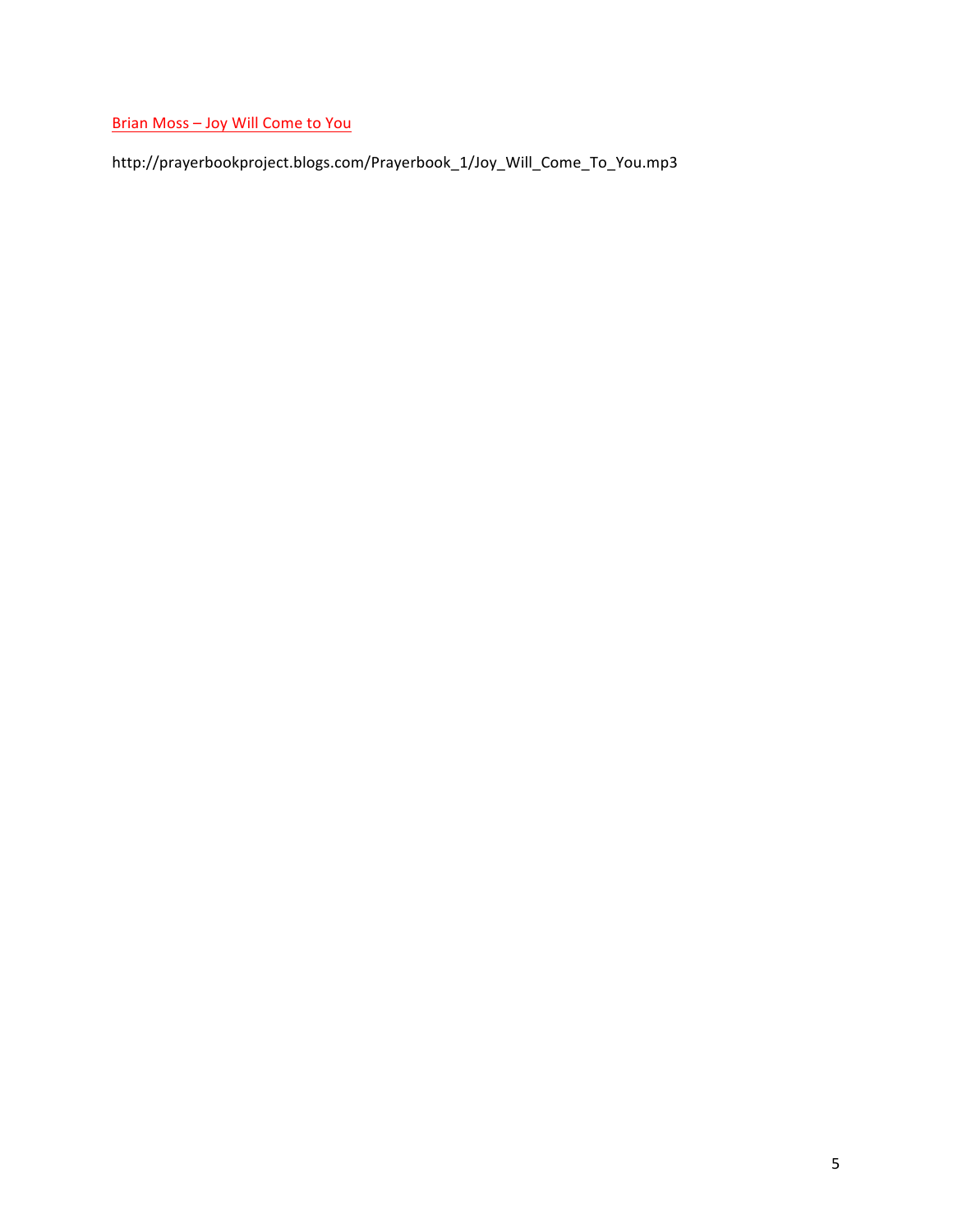# **Week 3 – Psalm 2**

### *Additional Questions*

### *Questions for the Text*

-Who is speaking in verse seven? How is that significant?

-How can rulers "serve the LORD with fear, and rejoice with trembling" in a culture where Church and State are separated?

### *Questions for Our Lives*

-How does this Psalm affect our understanding of what rulers and governors should do?

-How well does the government in your country of origin reflect this psalm? What is it doing that you want to see more of? What needs to change?

### *Now or Later*

Peterson suggests you spend some time learning about a ruler, in order to become more aware of how to pray for them. If you are not sure who to pray for, here are some suggestions:

-The highest official in your home country (president, king, prime minister)

-The congress or parliament in your country

-Joseph Deiss, President of the United Nations

-The governor, or other leaders from your state or province

-The mayor, city manager, or superintendent in your hometown

- Gaylen Byker, out-going President of Calvin College, and/or his successor

#### *Music*

Jason Goldtrap - Psalm 2 Acappella - http://www.youtube.com/watch?v=Hkpo50UWTsc

Leonard Bernstein - "Adonai ro-I" (Combination of Psalm 2 and 23) http://www.youtube.com/watch?v=QcF3t-W3Wi8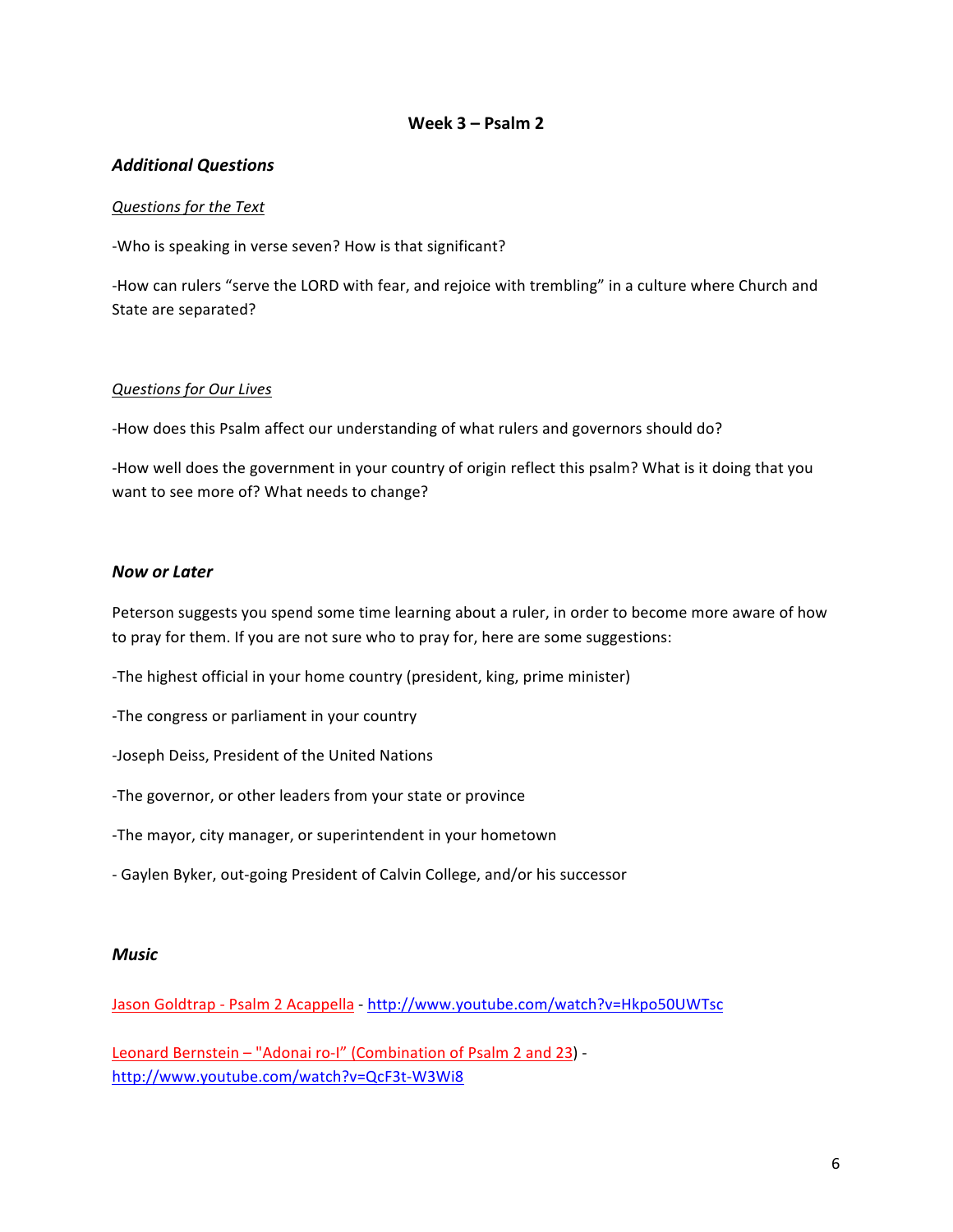Brian Moss - Kiss the Son http://prayerbookproject.blogs.com/Prayerbook\_1/Kiss\_The\_Son.mp3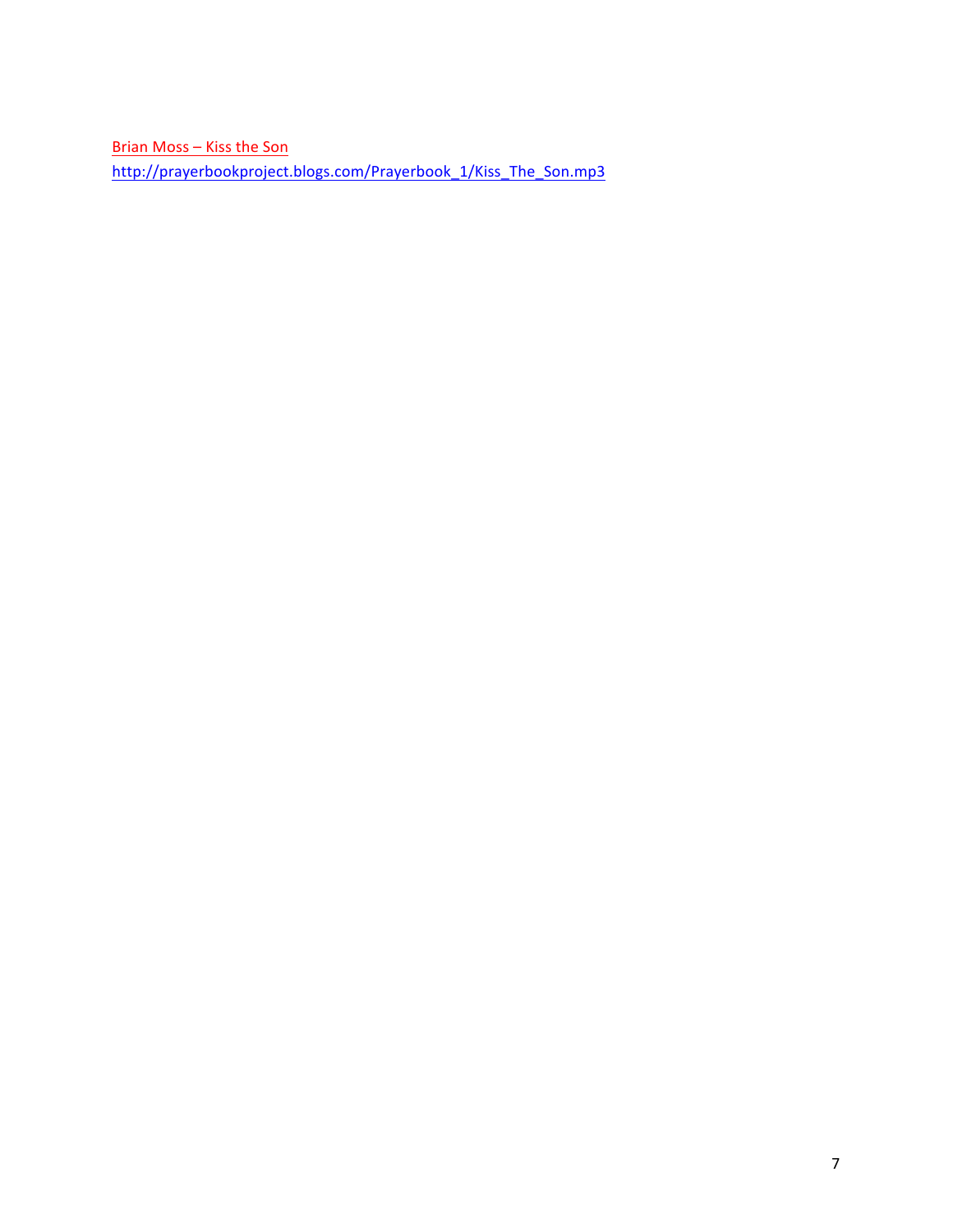### **Week 4 – Psalm 51**

### *Additional Questions*

### *Questions for the Text*

-What does verse four teach us about how we should respond to sin?

-In verse eleven, David asks God not to take His Holy Spirit away. How might David's understanding of the Holy Spirit differ from ours?

### *Questions for Our Lives*

-Peterson says "our experience of sin does not consist of doing some bad things, but of being bad. It is a fundamental condition of our existence, not a temporary lapse into error." What does he mean by this statement? Do you agree? Why or why not?

-How can we create a Christian culture that is more open about our sin, and our need for forgiveness?

### *Now or Later*

Attempt to do Peterson's exercise at least once this week, focusing on a particular sin, or pattern of sin behavior. 

#### *Music*

Wash Me, O God (from Jazz Psalms) – Daniel Richardson and Angel Napieralski (link to bookstore page)

(Rip from CD)

#### *Chant*

Greek Orthodox (In English) - http://www.youtube.com/watch?v=pJ8ufoy4ulw

Gregorio Allegri - Miserere Mei, Deus (Psalm 51) http://www.youtube.com/watch?v=tFAmQ8Dccm4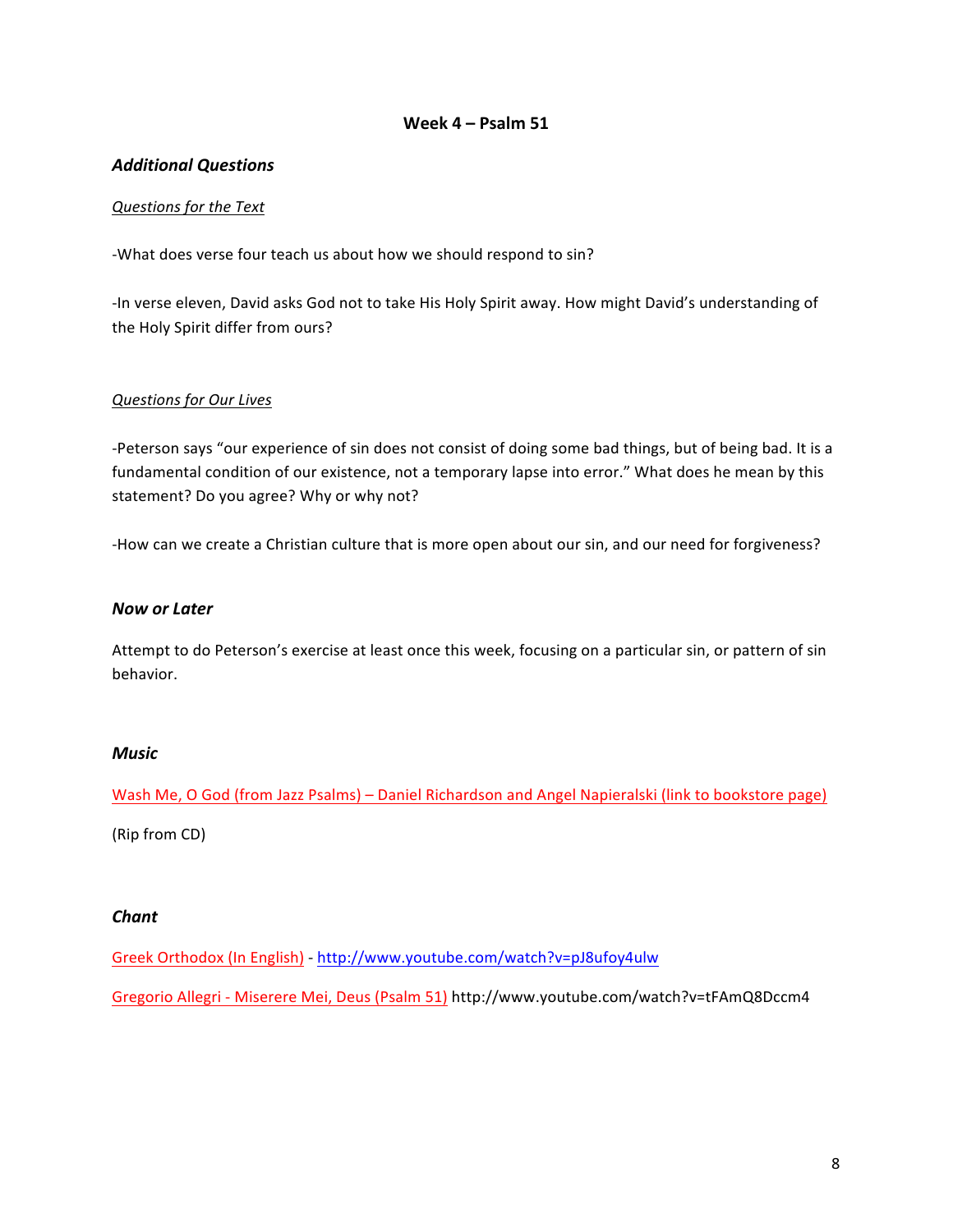# **Week 5 – Psalm 103**

### *Additional Questions*

### *Questions for the Text*

-How should we interpret verse seventeen, "the LORD's love is with those who fear him, and his righteousness with their children's children?"

-What are common misunderstandings people have with regard to their salvation? What verses in this Psalm help correct them?

#### *Questions for our Lives*

-How does understanding the doctrine of salvation enhance our experience of it?

-What role can our *experience* of salvation play when we share our faith with others?

### *Now or Later*

Peterson encourages us to write our own Psalm of praise. For some helpful suggestions about writing your own Psalm, click here (link to page 18).

### *Music*

Bless the Lord My Soul – Concord First Assembly

http://www.youtube.com/watch?v=LeGst3a4hO4

Bless the Lord My Soul - Taize Community

http://www.youtube.com/watch?v=OGEjKV6eDxY

### *Chant*

Psalm 103 - Orthodox Choir of Valaam Monastery (In English) http://www.youtube.com/watch?v=z\_VjxxONUNE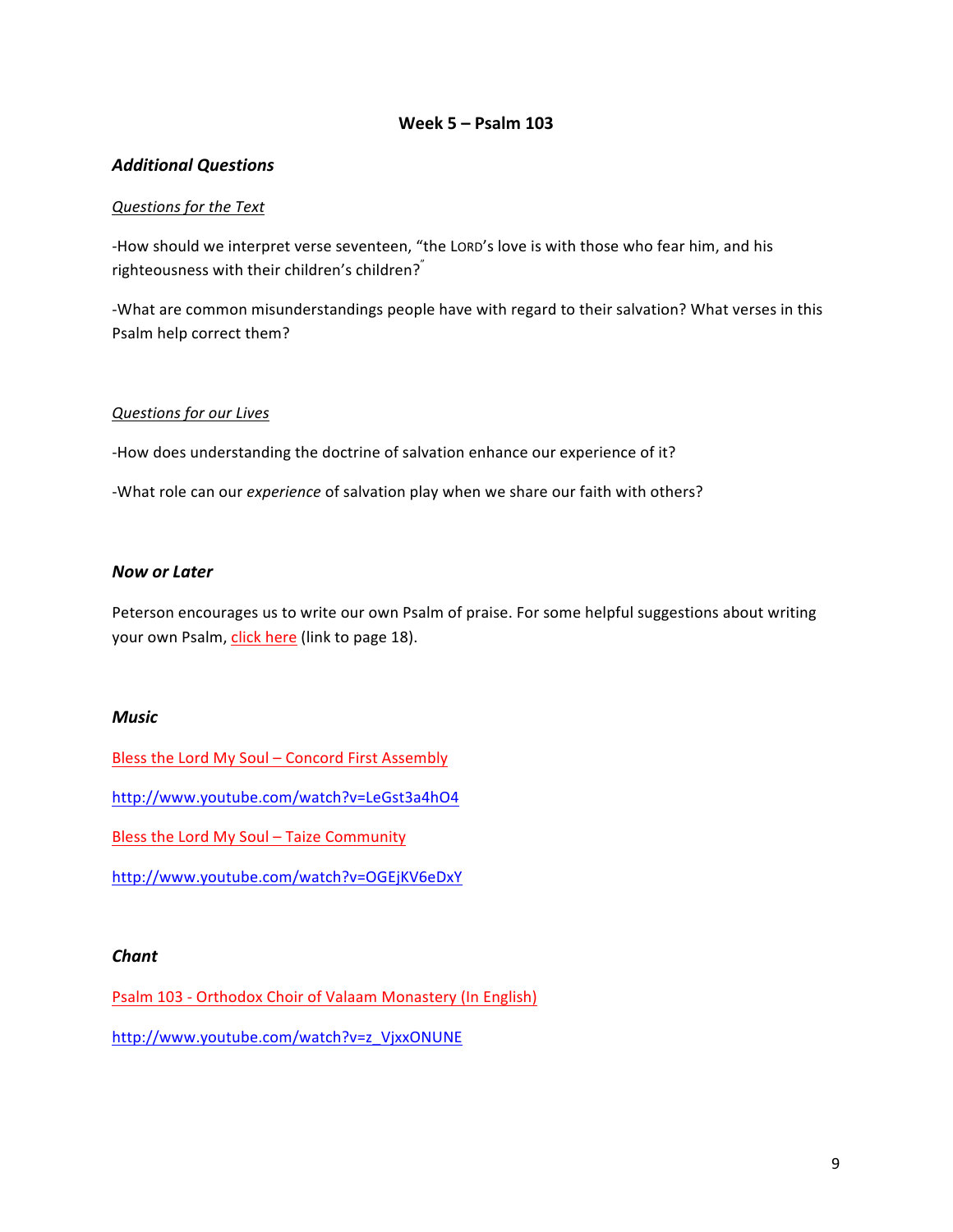### **Week 6 – Psalm 23**

### *Additional Questions*

### *Questions for the Text*

-Why would the shepherd's "rod and staff" in verse four be a source of comfort?

-What is the significance of the speaker being seated at the table in the presence of his enemies in verse five?

### *Questions for our Lives*

-How can we tangibly be led to "quiet waters," and have our souls restored by God?

-What is a practical way that you can be reminded of God's faithfulness during a time of fear or anxiety?

### *Now or Later*

On your own, read Isaiah 40 aloud, as Peterson says. This passage is largely about the might and majesty of God, and His centrality over all creation. Take some time to go slowly through it, then think, pray, or journal about these questions:

-How does your view of yourself line up with this passage? Is your attitude similar to the Scriptures? How does a proper view of God and self help us overcome fear, and feel more comfortable?

#### *Music*

Leonard Bernstein - "Adonai ro-I" (Combination of Psalm 2 and 23) http://www.youtube.com/watch?v=QcF3t-W3Wi8

John Rutter: Requiem 6/7 - The Lord is my shepherd http://www.youtube.com/watch?v=ovPbeXYUD-g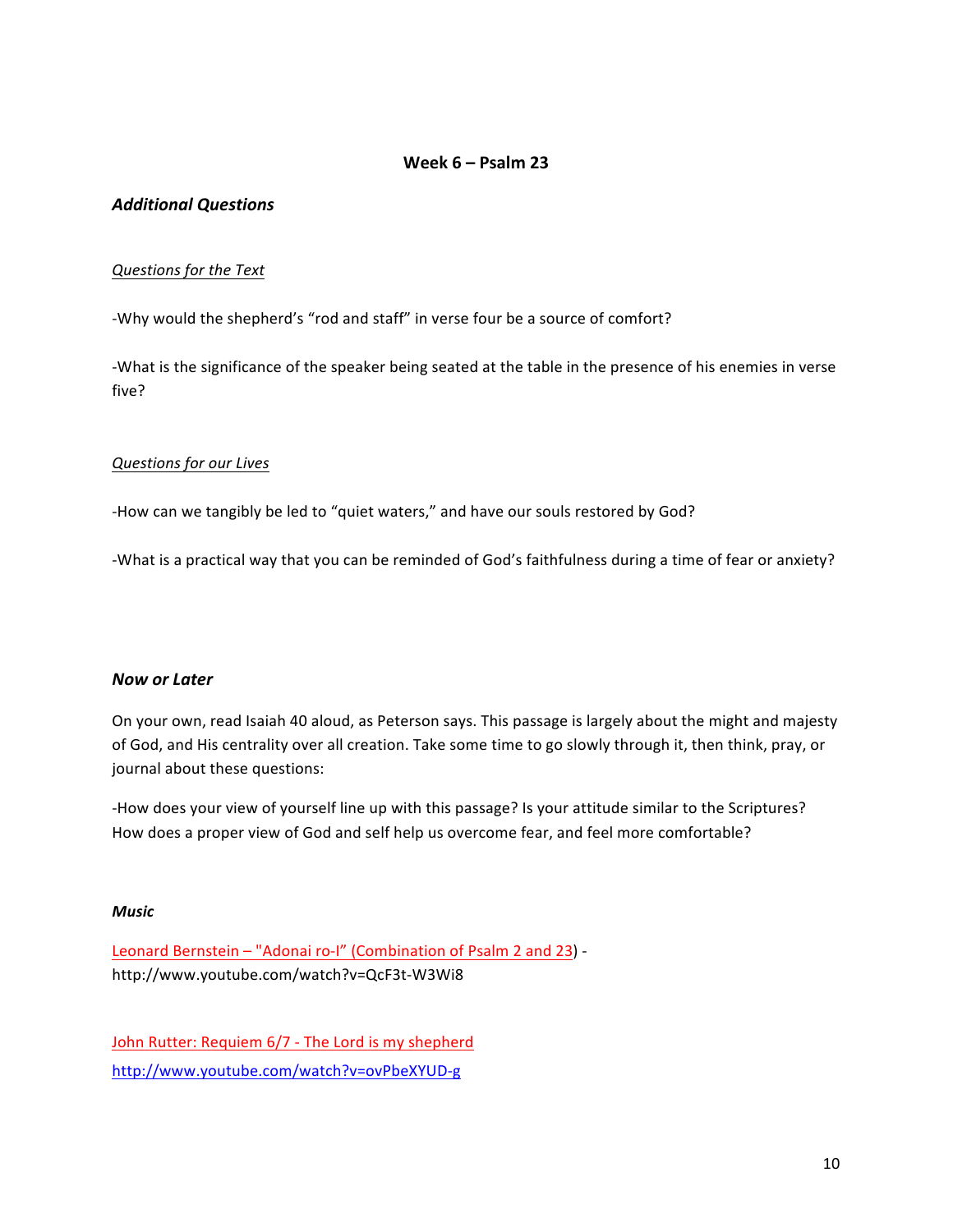# *Chant*

John Boyer – Psalm 23

http://www.youtube.com/watch?v=BX3QdTmWoxk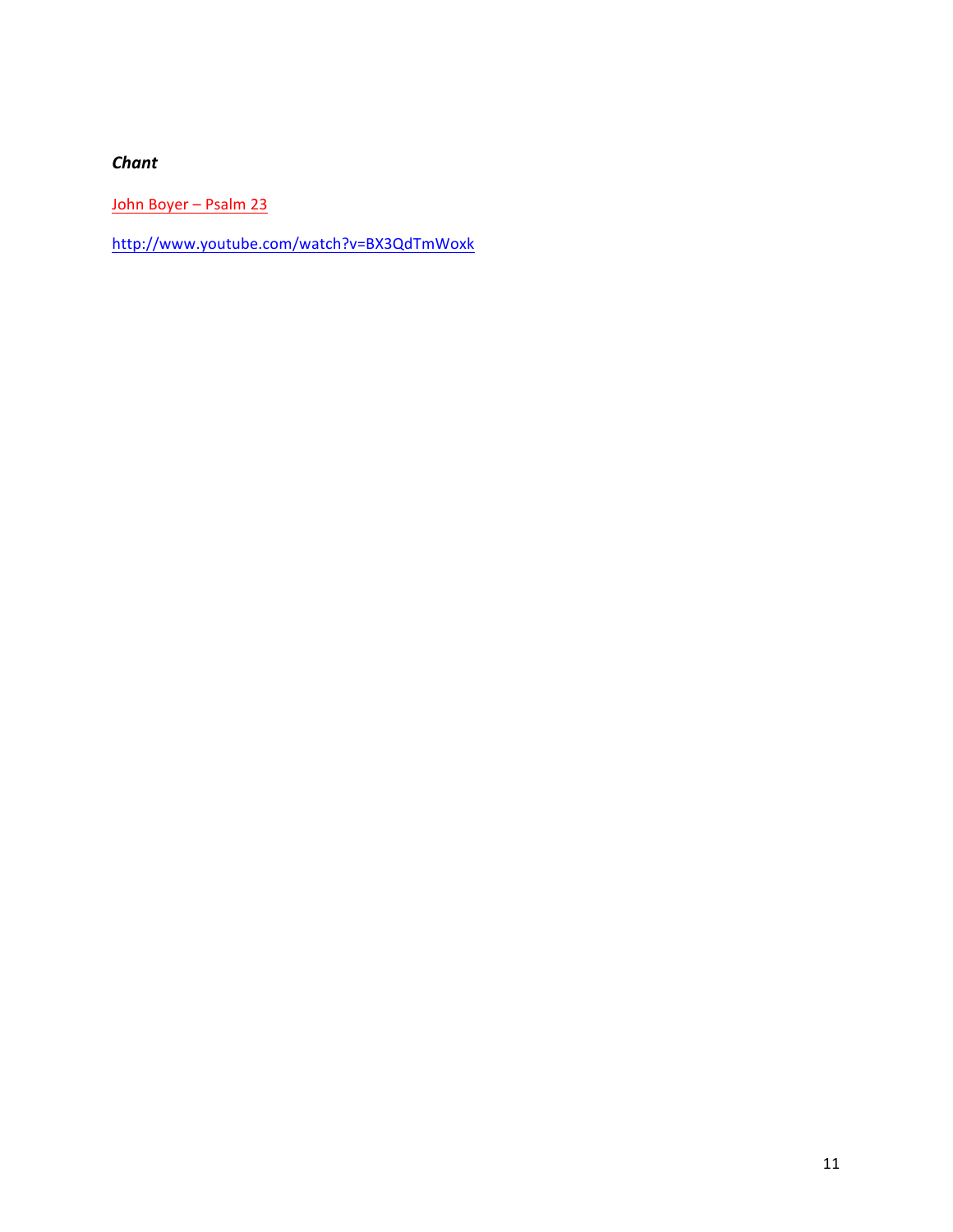# **Week 7 – Psalm 137**

# *Additional Questions*

### *Questions for the Text*

-How does this psalm compare in structure to other psalms we've read so far? How might that be significant?

-How might God respond to the author of this psalm?

### *Questions for Our Lives*

-Is there a people group that you see in a similar way as the Israelites saw the Babylonians? Why? How would Christ compel you to respond to them?

-Is there a healthy way to express feelings of hatred in a community of faith? If so, what might it look like?

### *Now or Later*

Peterson recommends praying through Psalms 138 and 139 in order to continue praying through strong emotions. This week, read through Psalm 137, 138, and 139 consecutively at the end of the day. Use these psalms as a jumping off point to process your day, and the variety of emotions you experienced throughout it.

#### *Music*

By the Rivers of Babylon - Croydon SDA Gospel Choir

http://www.youtube.com/watch?v=gotiViaoLPE&feature=related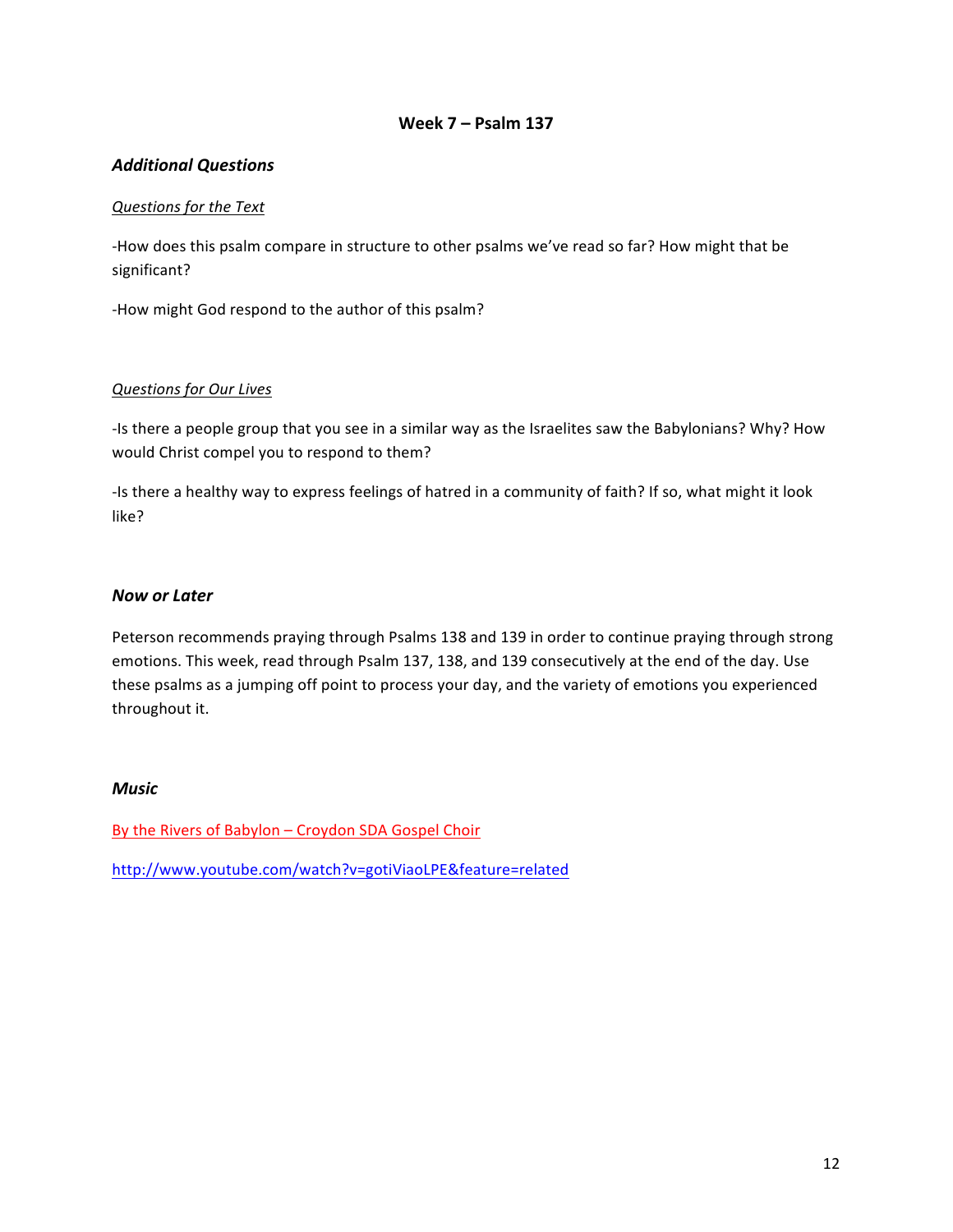### **Week 8 – Psalm 6**

### *Additional Questions*

### *Questions for the Text*

-What words would you use to describe the language used by David? How is his language significant?

-What is the significance of verse ten? Why would David's enemies be overwhelmed by "shame and anguish?" 

### *Questions for Our Lives*

-David's life was often threatened by enemies who wanted to kill him or take his throne. Who are the enemies who cause you grief in your life? How do they threaten or harm you physically, spiritually, or emotionally? 

-How often do you weep for/with others? Why might that be an important part of the Christian life?

### *Now or Later*

Peterson encourages us to spend time pouring out our feelings to God. Use the guided prayer below, based on Psalm 6, to help facilitate an expression of your feelings for yourself, or the suffering/struggles of another. Read through the prayer, incorporating the circumstances you are thinking of. Then spend some time thinking, praying, or journaling about how God might respond to this prayer.

### Lord and Father,

Have mercy on  $\binom{ }{ }$ . You are God, and  $\binom{ }{ }$  are merely human. Spare  $\binom{ }{ }$  from your anger and wrath.  $\binom{ }{ }$ feels the anguish and burden of  $/$  ). Take pity Sovereign Lord, for You are great and in control.

Lord, how long will you allow things to be this way? Please do not ignore these prayers. I know you can hear them, for You are always near.

Do not withhold Your love Lord. Do not allow () to wither in spirit, or to lose hope. You are our Lord. Our God. Our King. Please show Yourself in this situation, lest  $($ ) be lost in tears, and sorrow.

O Lord,  $( )$  is really struggling with  $( )$ . Protect  $( )$  from enemies, and from Satan, the Spiritual enemy. Restore and renew () strength and faith. Show Your presence, and bring healing, and hope where it is needed. 

I praise You Lord, because You hear these prayers. You love Your people, and You will always remain faithful to them. Help  $( \ )$  to remember that always.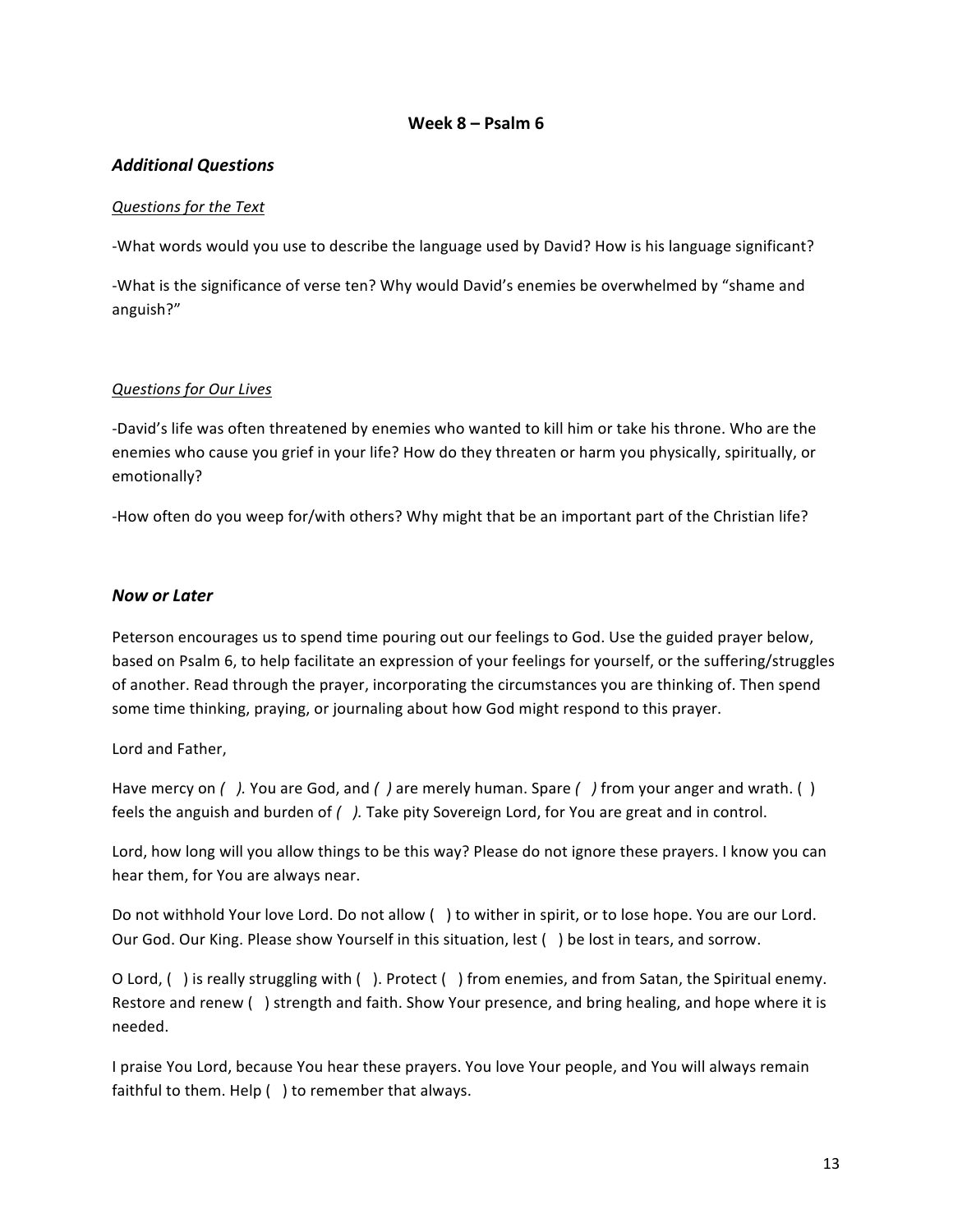Have mercy on ( ). Whatever happens, protect ( )'s faith, and help ( ) to know Your goodness and wisdom, even if (he/she/they) can not see it.

In the name of the Father, Son, and Holy Spirit I pray. Amen.

# *Music*

Brian Moss - Heal Me

http://prayerbookproject.blogs.com/Prayerbook\_1/Heal\_Me.mp3

Young Adults Choir Laudate! - Psalm 6

http://www.youtube.com/watch?v=TQbm1\_ymR0A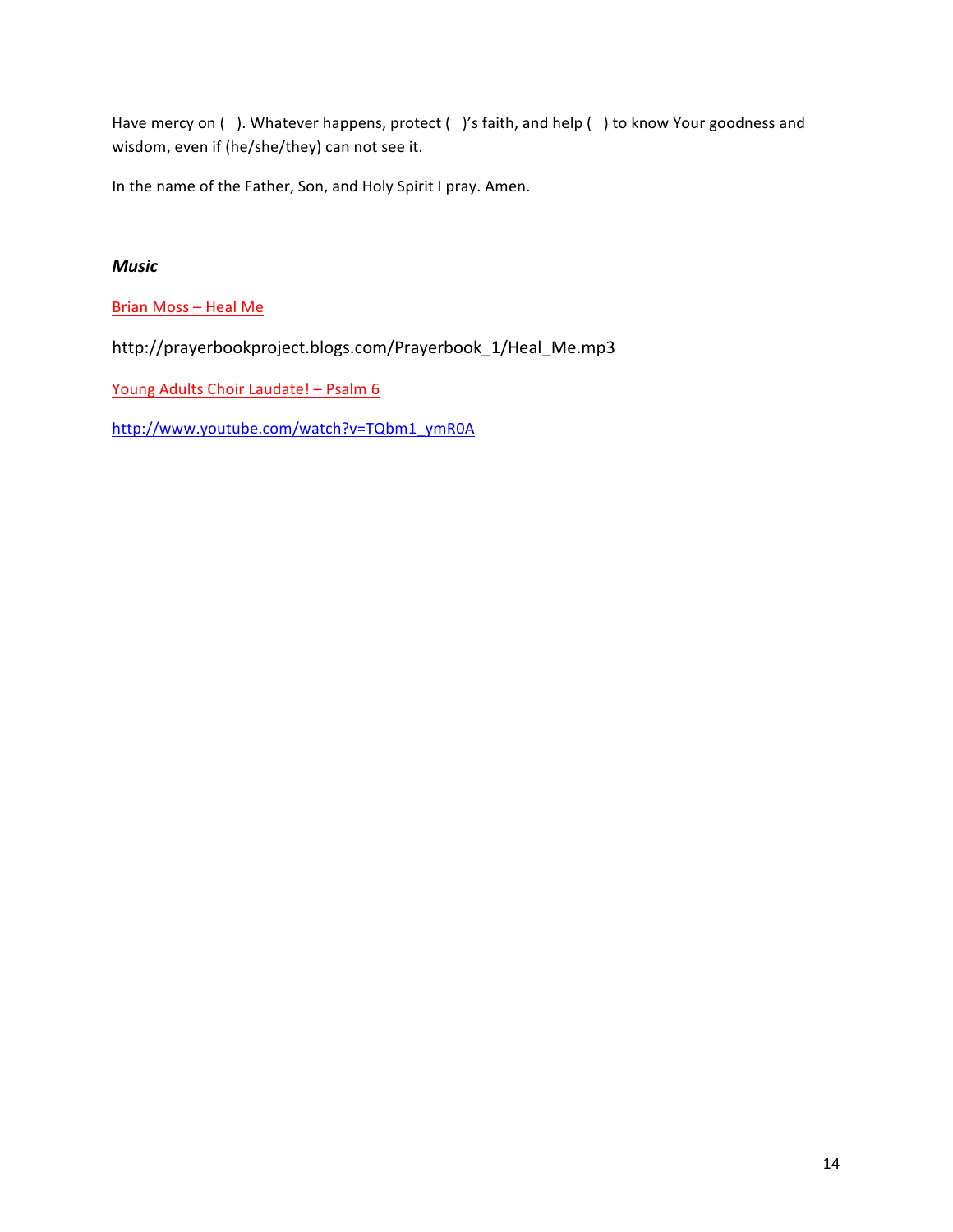# **Week 9 – Psalm 73**

# *Additional Questions*

### *Questions for the Text*

-What stands out to you about the structure of this Psalm?

-How does our belief in the Holy Spirit change/shape our reading of this Psalm - specifically, verses 16-17. 

### *Questions for Our Lives*

-Psalm 73 speaks of the psalmist's jealousy of non-believers. What worldly beliefs/practices/trappings make you feel jealous sometimes? What does that say about the state of your heart?

-Re-read verses 13-14. Have you ever experienced a time where you felt like that? How did you handle it?

### *Now or Later*

Psalm 49 reiterates the truth of our spiritual condition – apart from God, we have nothing. All earthly wealth, stature, and possessions are temporary, and ultimately meaningless. Read through Psalm 49. Then, commit to praying each day this week for someone you know who is not living in right relationship with God. Pray that he/she will know their need for God, and provide you or others opportunities to show and speak about God's love to that person.

### *Music*

Boogalu – Psalm 73

http://www.youtube.com/watch?v=HsBv9YQQVjE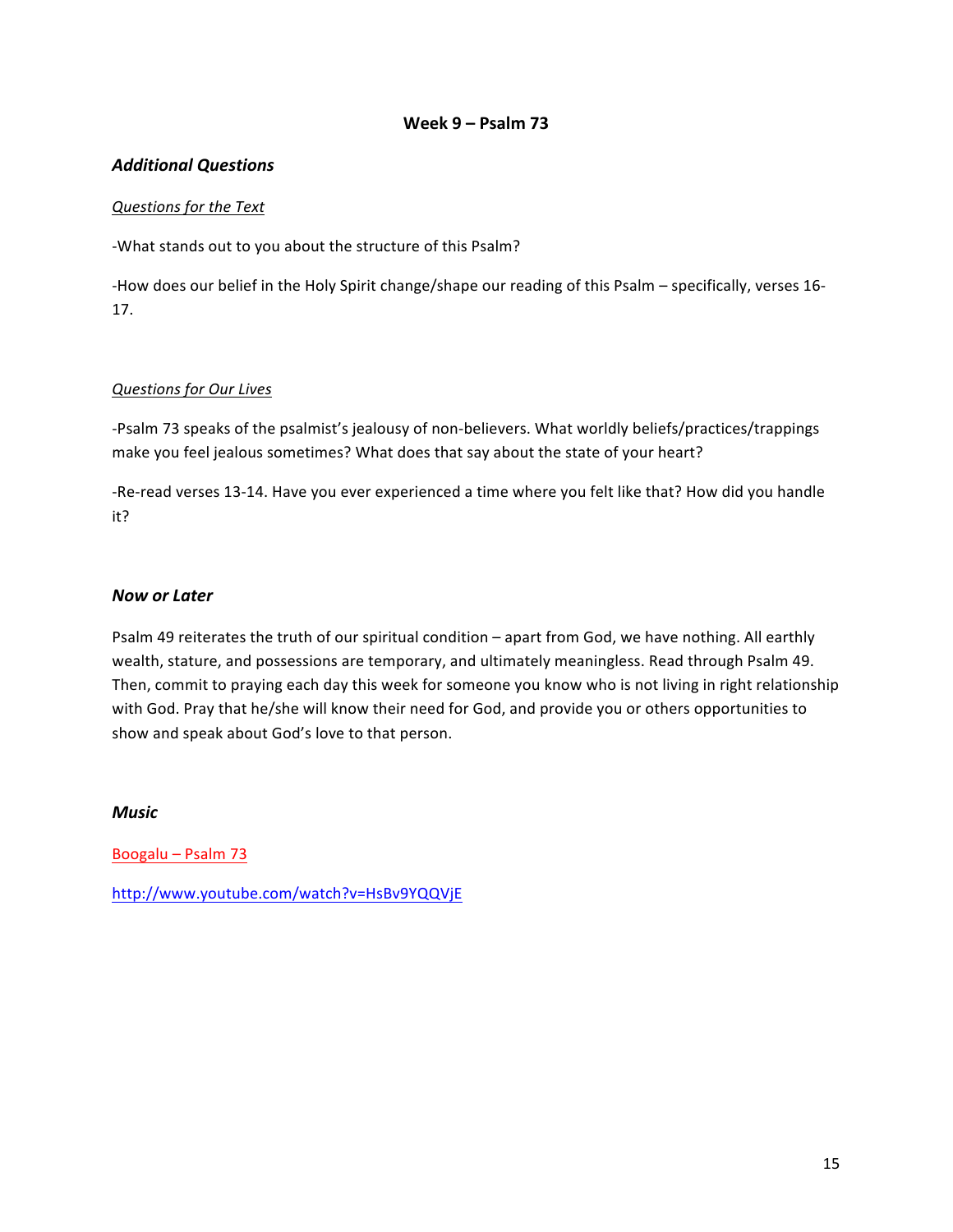# **Week 10 – Psalm 150**

### *Additional Questions*

### *Questions for the Text*

-Why do you think this is the last Psalm in the Psalter?

-What does the use of instruments and dancing tell us about the nature of praise?

### *Questions for Our Lives*

-How can we practically praise God during the week, outside of Church?

-How should we read this psalm in times of difficulty or stress?

### *Now or Later*

If you have not already, use this last week to write your own (link to page 18) psalm of praise to God for what He has done in your life. You could also write a piece of music or create a drawing/painting/sculpture in gratitude to God. Don't worry if you do not normally consider yourself "artistic" – art can be a unique and powerful way to deepen prayer and express our feelings to God for all people!

### *Music*

Jubilation Gospel Choir - Psalm 150

http://www.youtube.com/watch?v=gv-auouzP-4

Erez Yechiel – Psalm 150 (Hebrew with English Translation) http://www.youtube.com/watch?v=jq0dVQnkoHs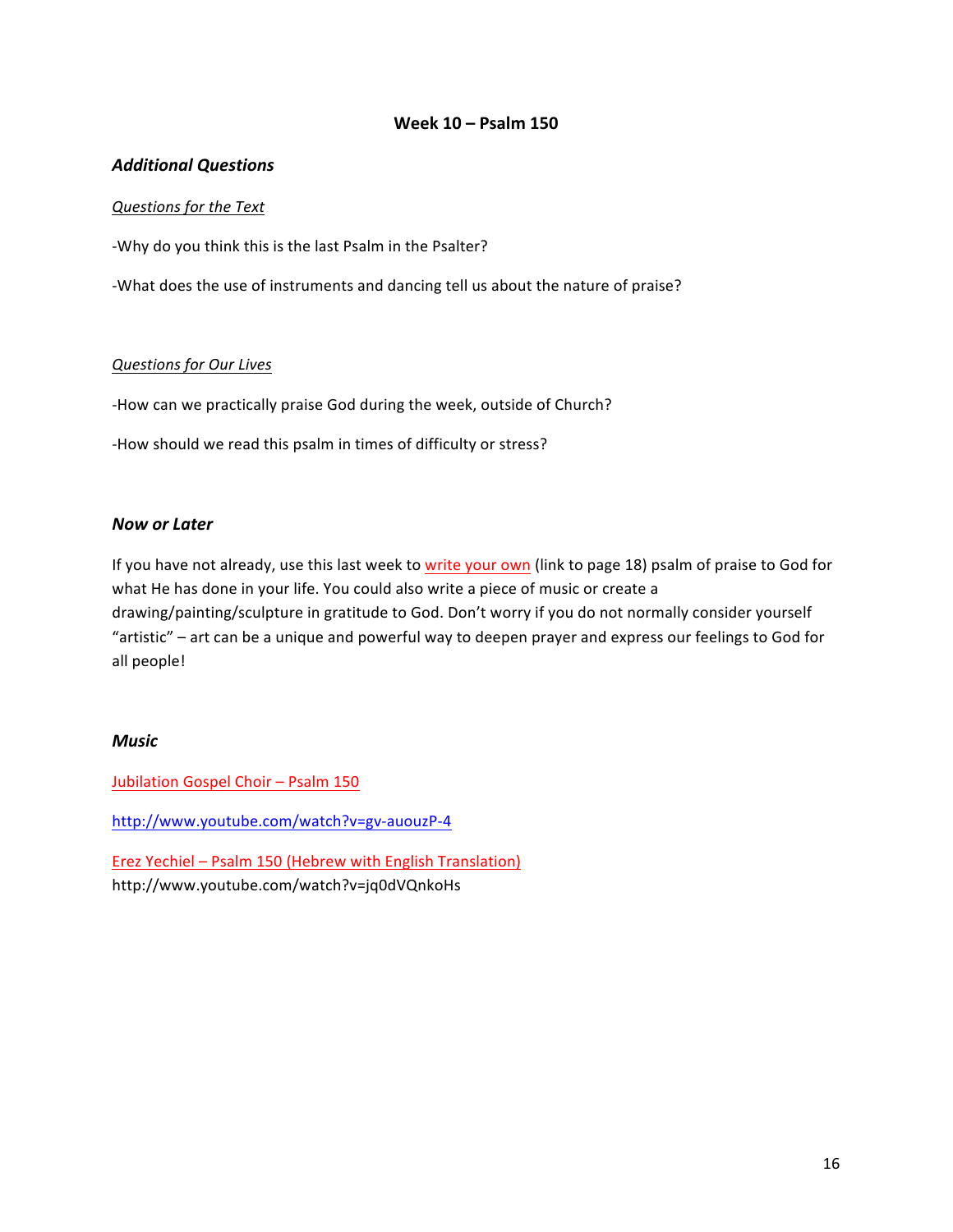# **Additional Resources**

### *Suggested Books*

### How to Read the Psalms, Tremper Longman III, IVP Academic, 1988.

An introduction to the various types of psalms, and how to approach them.

### Psalms and the Life of Faith, Walter Brueggemann, Fortress Press, 1995.

A comprehensive overview of the psalms, and their meaning for the Church, by a renowned Old Testament scholar.

### Answering God: The Psalms as Tools for Prayer, Eugene Peterson, HarperOne, 1991

Peterson provides further guidance for using the Psalms as a tool for prayer.

# The Biblical Psalms in Christian Worship: A Brief Introduction & Guide to Resources, John D. Witvliet, **2007.**

An overview of the way psalms are written, and their various uses in worship throughout church history. Also contains a comprehensive guide to psalms resources.

### *Commentaries*

**What is a commentary?** (link to page 19)

### **NIV Application Commentary Psalms, Gerald H. Wilson, 2002.**

Helps readers see the text's application in the contemporary world.

#### Psalms, James Luther Mays, Interpretation. 1994.

Readable commentary designed for use by everyday people.

### **Psalms 1-72 and 73 – 150, Derek Kinder, 2009**

Brief but thorough overviews of each Psalm, as well as structural analysis and questions of interpretation. 

# The Psalms as Christian Worship: An Historical Commentary, Bruce K. Waltke and James Houston, **Eerdmans, 2010.**

Verse by verse exposition of each Psalm from a historical perspective. Written for a scholarly audience.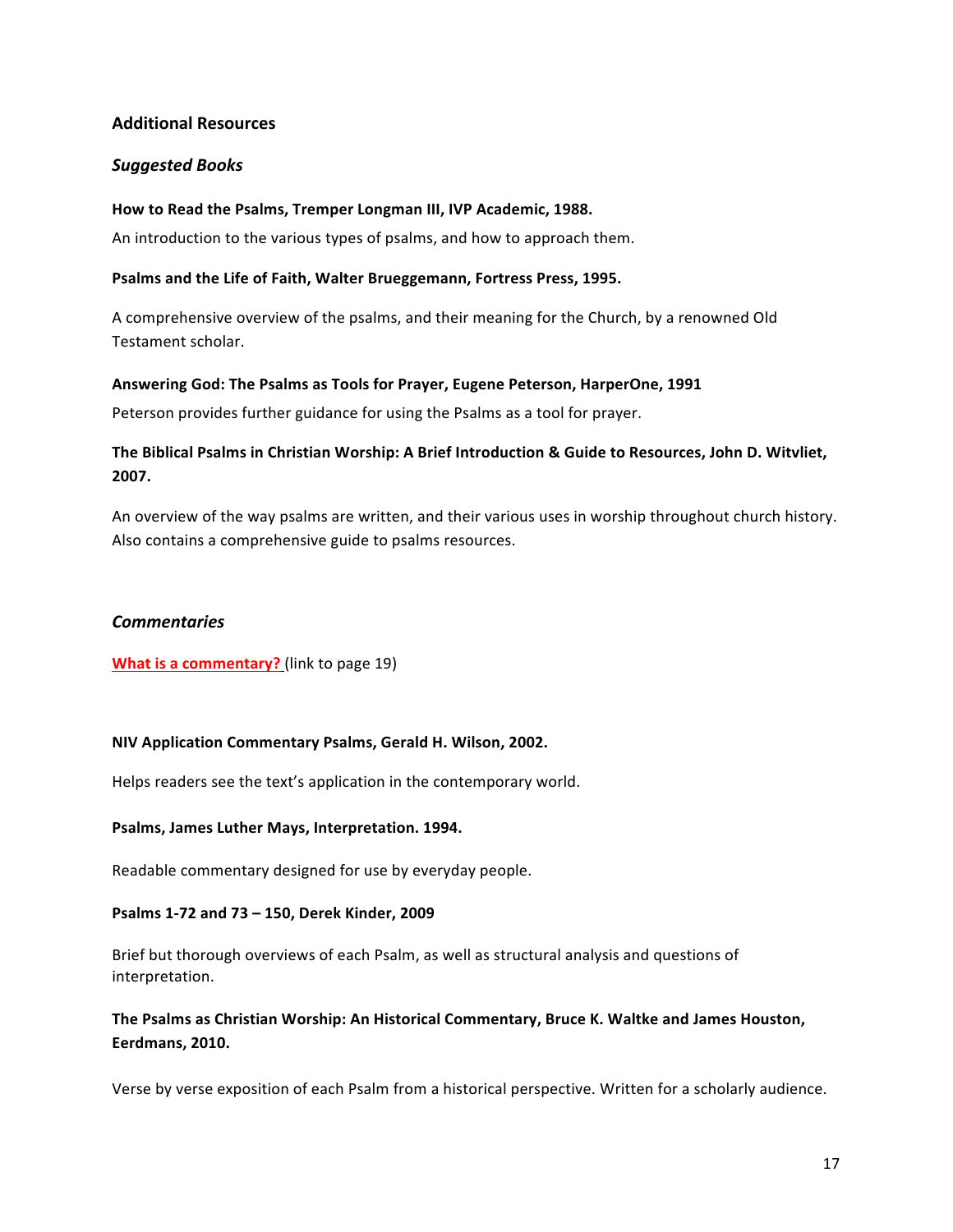For more recommended commentaries, visit the Center for Excellence in Preaching. (http://cep.calvinseminary.edu/encounterText/commentaries.php?pNav=cep)

# *Additional Music*

Psalms - Sovereign Grace Music

Contemporary renditions of twelve different Psalms

http://www.amazon.com/Psalms-Sovereign-Grace-Music/dp/B001EGFZ36/ref=sr\_1\_2?ie=UTF8&qid=1307717860&sr=8-2

Psalms from the Soul – Volume  $1$ 

Gospel-style psalms and canticles, taken directly from the Catholic Lectionary

http://www.ocp.org/products/12891

Psalms from the Soul – Volume 2

http://www.ocp.org/products/20743

The Psalms Project

Unplugged renditions of thirteen different Psalms

http://www.thepsalmproject.com/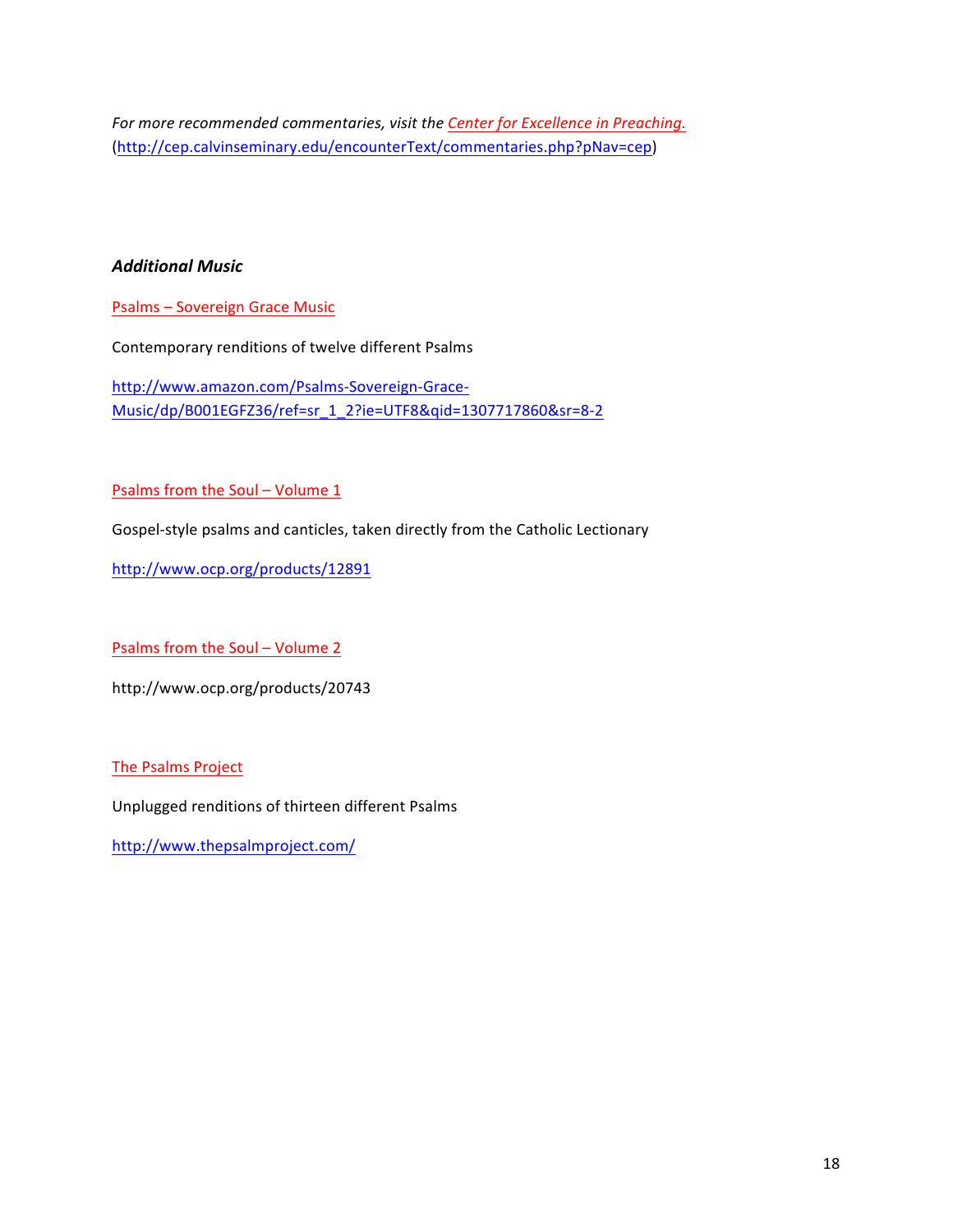# **What is a commentary?**

A Biblical commentary is a work designed to aid the reader in the study of Scripture. Commentaries are usually scholarly in nature (though not always), and they provide explanation and interpretation of a passage by examining the authorship, background, setting, and original language of a passage. They also provide useful cross-referencing and comparison with the rest of the Biblical narrative.

A word of caution when using commentaries – sometimes there is not a clear consensus in the scholarly community about a particular verse, or detail of a story. Although most authors do their best to remain objective, there is always some subjectivity when interpreting Scripture. It is important to remember this when forming an opinion about a passage, and especially when facilitating discussions where a commentary is used.

# **How do I use a commentary?**

Some people think that commentaries are only for pastors and teachers. However, they can be great tools for personal or group Bible study!

For the Psalms study, leaders or group members may want to read through part of one of our recommended commentaries (link to page 13) before or during the Bible study. The commentary can provide valuable insight into the structure and purpose of the psalm, and help illuminate verses that seem confusing.

Leaders are invited to form additional questions based on commentary materials, if they are interested.

Be sure to visit the Hekman Library (http://library.calvin.edu/) to see if you can borrow one of our recommended commentaries!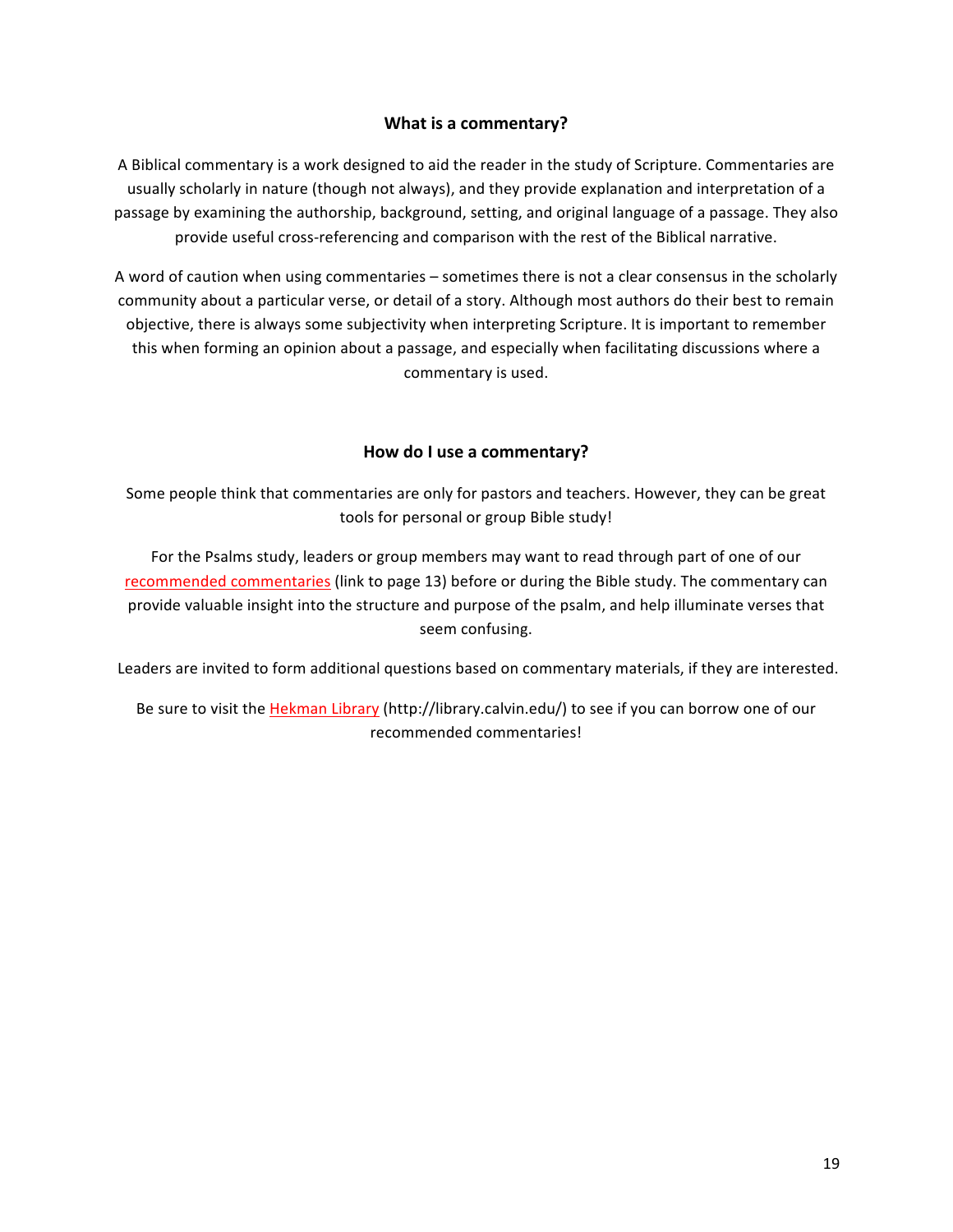# **Learning to Chant Psalms**

Singing and chanting the Psalms is an ancient practice in the Judeo-Christian tradition. However, many Protestants have not had exposure to the joy of this spiritual discipline.

Chanting the Psalms can be a powerful experience, because it involves the mind, heart, and body in prayer and worship of God. One does not need to think her/his singing voice must be "good enough" to chant the Psalms. The truth is your true singing voice is beautiful, because it is part of your authentic self, created by God. Although it may feel uncomfortable at first, it is worth the effort!

Below are several resources that may serve as a helpful introduction to the practice of chanting the Psalms. 

# *Helpful Resources*

http://www.beliefnet.com/Faiths/Faith-Tools/Meditation/2000/06/Lesson-1-The-Bare-Essentials.aspx

http://gamc.pcusa.org/ministries/theologyandworship/chant-psalms/

Chanting the Psalms: A Practical Guide with Instructional CD, Cynthia Bourgealt, New Seeds (2006).

http://www.amazon.com/Chanting-Psalms-Practical-Guide-Instructional/dp/1590302575/ref=sr\_1\_1?ie=UTF8&s=books&qid=1307114630&sr=8-1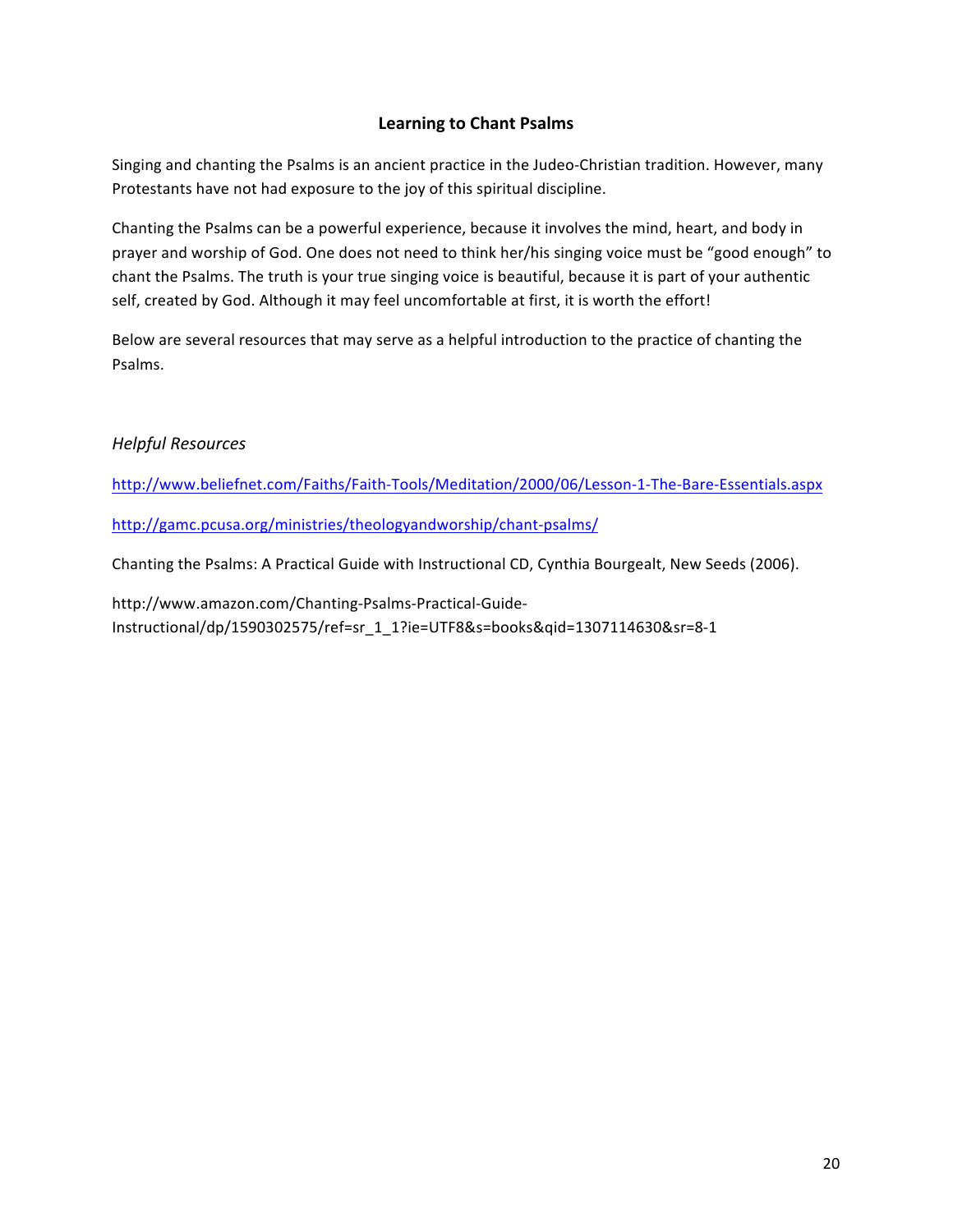# **Writing Your Own Psalm**

One way that we can respond to the Psalms is to spend time composing a psalm ourselves. We can write poems or songs that are in the spirit and style of the Psalms, or even re-write or paraphrase an existing psalm to fit our modern context.

What makes the Psalms so powerful is that they provide language that we can and should use in prayer. Writing our own psalm is not about trying to replace what is collected in the Bible. Rather, it is a helpful exercise because it challenges us to filter our thoughts and prayers through the Scriptures, while expressing our feelings before God in a powerful way.

Consider modeling a psalm after one that we read during the study, and adopting the words to you or your faith community's current situation. Or, you can also write a psalm based on your own words in a  $style$  that intrigues you – a lament, or a psalm of praise, for example.

Whatever you do, remember to have fun with it! This exercise is not about being a "great" writer. It's about giving voice to your thoughts and feelings in a way that is honest and honors God. If you get stuck, check out one of our examples below. And if you've got a great psalm you'd like us to post on our website, email the Campus Ministries Staff at psalms@calvin.edu

Example  $1 -$  Based on Psalm 13 (link to page 19)

Example  $2 - A$  Psalm of Praise (link to page 23)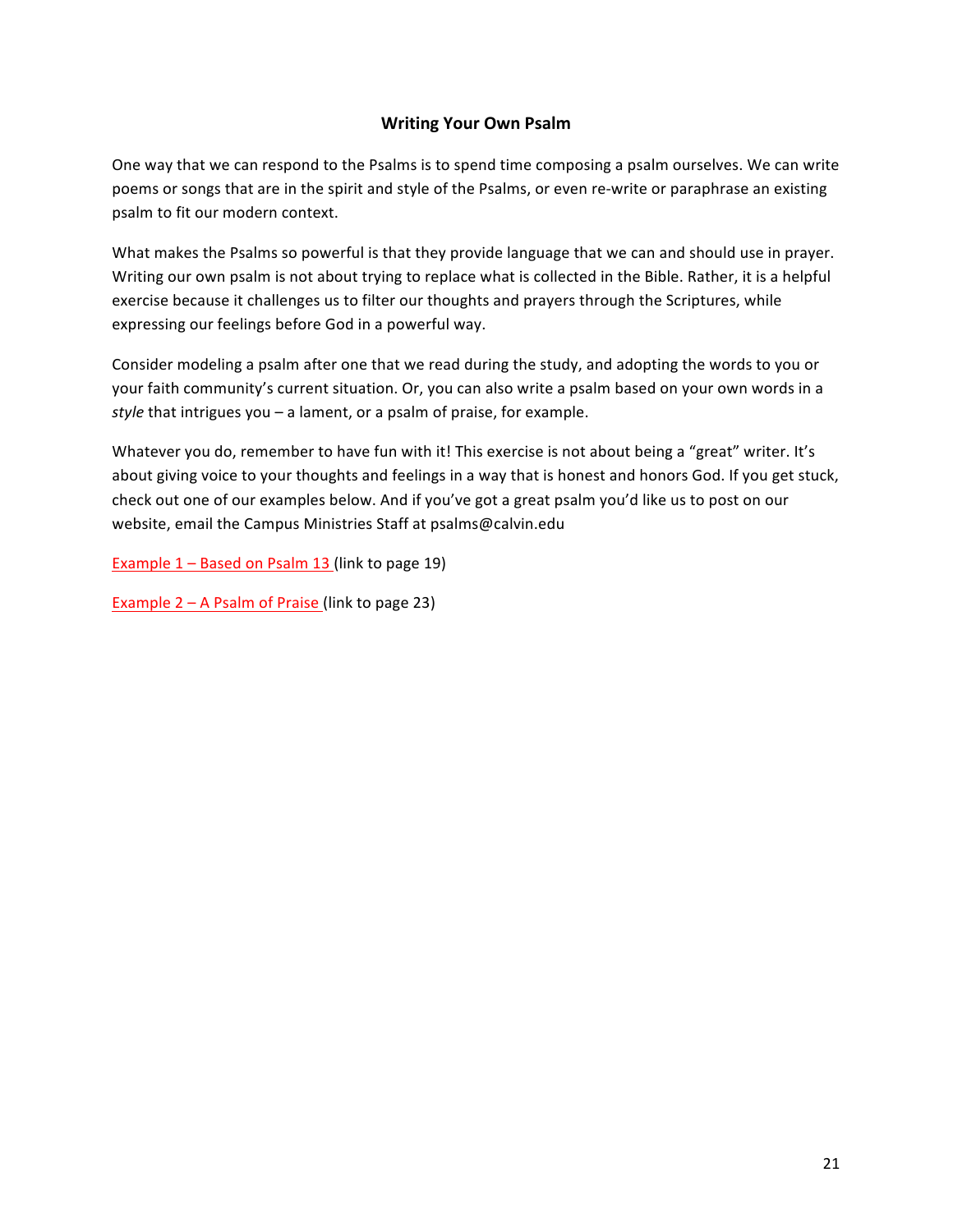**Based on Psalm 13**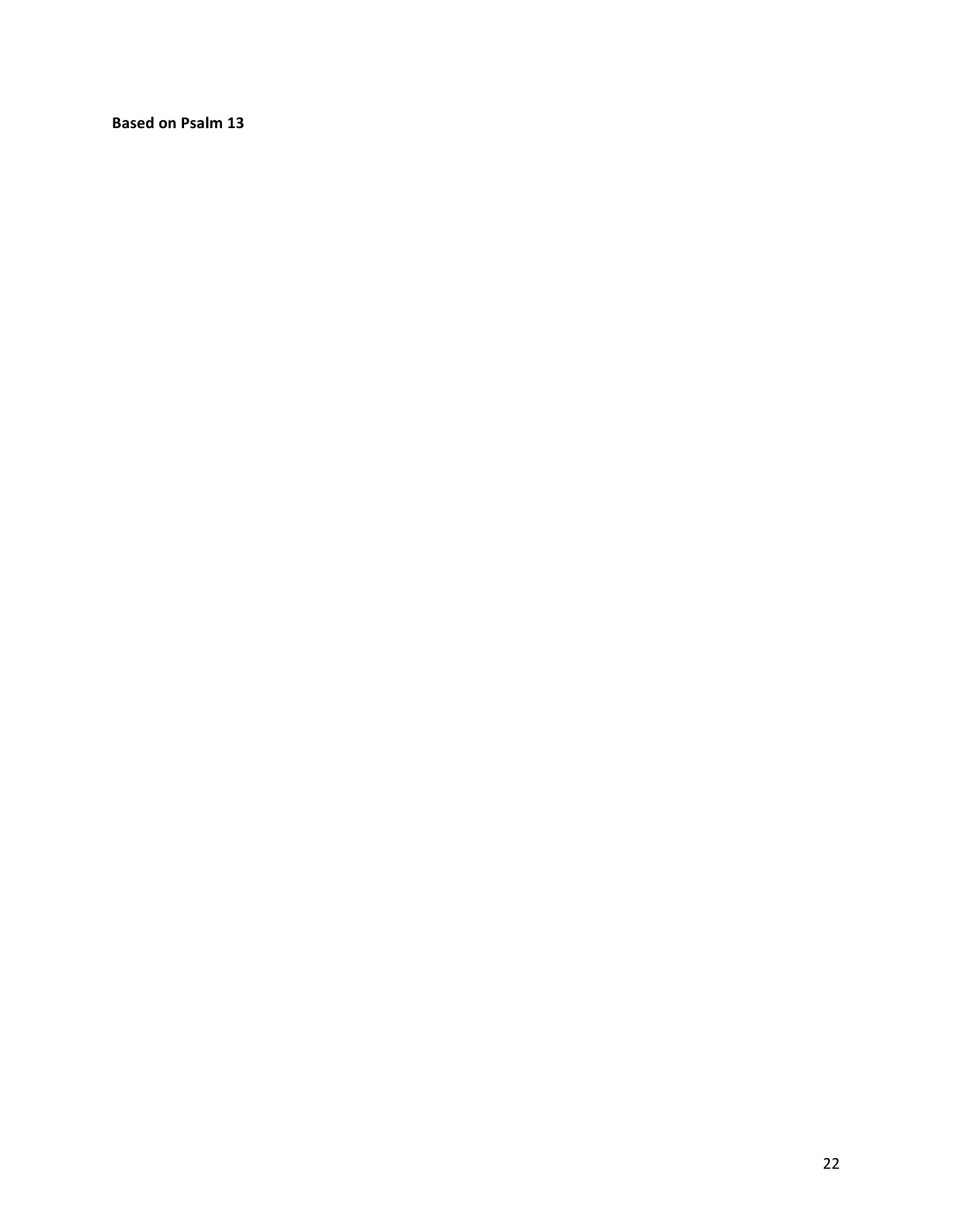### **A Psalm of Praise AJ Gretz**

Almighty God and Father, Who is like you?

Who deserves to be called Lord Or King?

Surely not I, Father.

I am mortal man. Dust. And sin.

Though I am full of pride And I long for glory I am not like You. Surely I am not the Lord.

You are the Almighty One. The Maker of Heaven and Earth. Of all that is seen And unseen.

You reign over sky and star. The waters of the sea And the foundations of the Earth Obey Your every command.

O Lord Have mercy on me. Help me to remember my place To serve you in humility And find security in Your sovereign rule.

Blessed are Your people Who love You And are loved by You, The Alpha and Omega, Beginning and End.

In You, God, we find our purpose And everlasting love. You work for the good of Your people.